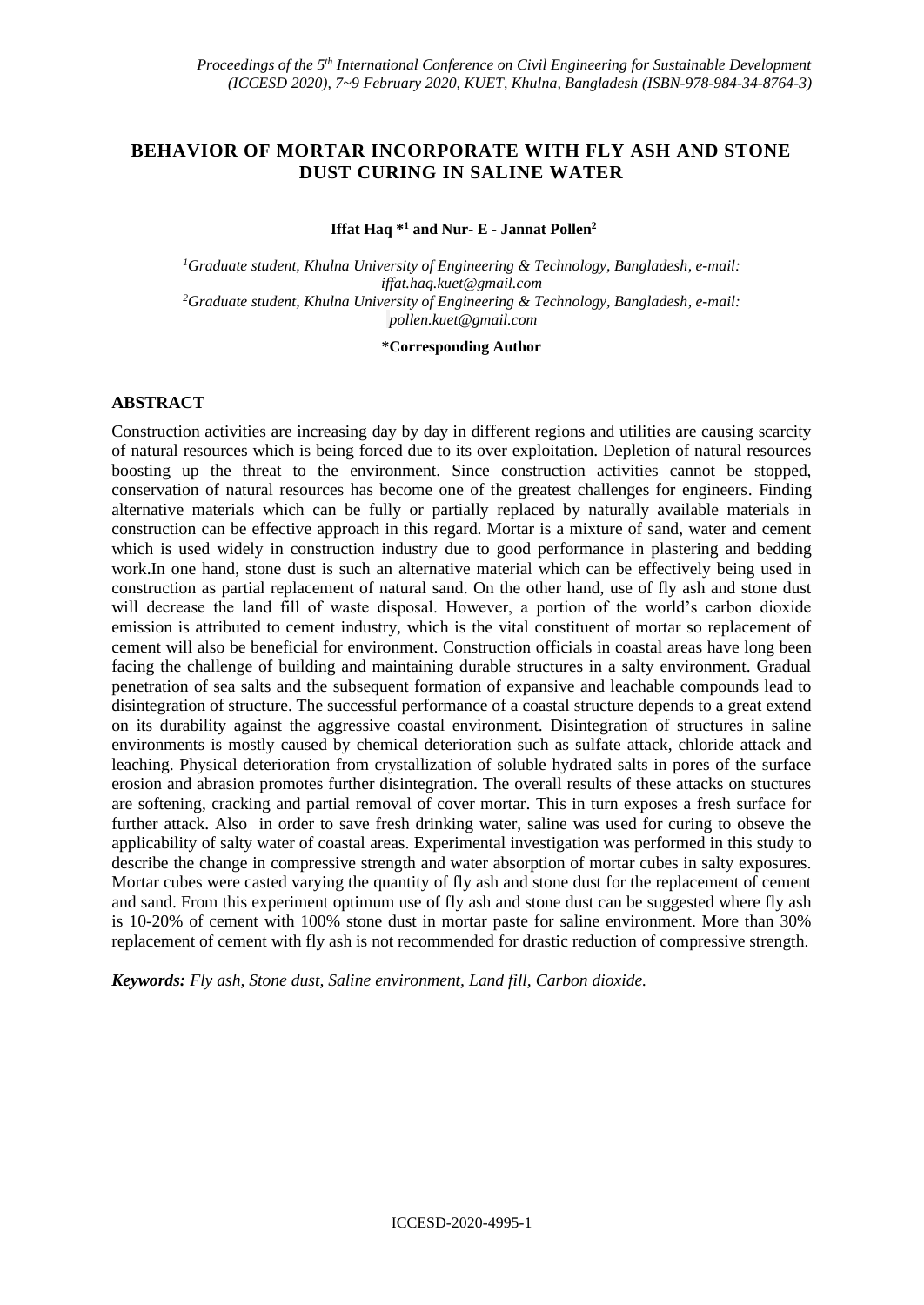## **1. INTRODUCTION**

Mortar can be considered as workable paste which is used to build up bonding among the bricks, stones and gaps sometimes. For creating mortar, a mixture of cement and sand has to be made and mixed thoroughly in dry condition. Shovels can be used to mix the water. Then with the hydration cement will gain the strength gradually. Until the hydration has taken place, it is necessary to see that mortar is wet. After laying mortar, the process of ensuring sufficient moisture content for hydration is known as curing. Water is sprayed for curing. Curing is normally done within 6–24 hours after mortar is used. It may be noted that initial period for water requirement is more for hydration and gradually it reduces. Hydration of cement begins with the addition of water and it binds sand particles and also the surrounding surfaces of masonry and concrete. Well-proportioned is called when mortar provides impervious surface. As leaner mix is not capable of closing the voids in sand, the plastered surface is porous. The strength of mortar is affected by the proportion of cement and sand. In construction field we use mortar in various purposes. Mortar has been using for thousand years as a means of adhering bricks or concrete blocks with one another. Again, cement mortar continues to be used in various types of constructions as to plaster slab and walls which make them impervious, to provide neat finishing to walls and concrete works, masonry joints pointing, for making building blocks, as a filler material in ferro cement works, for filling joints and cracks in walls also, as a filler material in stone masonry. In thermal power plant fly ash is the produced. For the low heat hydration and higher workability, it is used in mortar or concrete. Surprisingly, there is only 14 percent of total production of fly ash was utilized each year, other than that was disposed in landfills ( Kuan & Saleh, 2016). Use of fly ash should be increased for reducing landfill. Normally, sand is used as common fine aggregate in construction work. On the other hand, Stone powder from stone crushing zones appears as a problem for effective disposal ( Mahzuz, Ahmed, & Yusuf, 2011). If sand can be replaced with stone dust it can be a part of solution of this problem. Again, only 2.5% of the world's water bodies are said to be of fresh water and the remaining constitute of contaminated water with salt or other substances. According to the report of the World Meteorological Organization, more than half of the world's population would not have enough drinking water by 2025 ( Pravallika & Lakshmi, 2014). The total amount of salinity affected land in Bangladesh was 83.3 million hectares in 1973, which had been increased up to 102 million hectares in 2000 and the amount has risen to 105.6 million hectares in 2009 and continuing to increase, according to the country's Soil Resources Development Institute (SRDI). Salinity increased around 26 percent in the last 35 years, in this country, spreading into noncoastal areas as well ( Haider, 2019). In coastal areas, saline water can be used for construction instead of fresh water and to do so an optimum percentage of fly ash with stone dust should be determined.

### **2. BACKGROUND OF THE STUDY**

Mainly, there can be two sources of producing carbon dioxide emissions one is natural and other is human. In natural sources, decomposition, ocean release and respiration may be included. Where as in Human sources can be comprised from activities like cement production at industry and in application, deforestation as well as the burning of fossil fuels like coal, oil and natural gas (Main sources of carbon dioxide emissions, 2017). From the data of World Resources Institute (WRI), it is shown that in the last 200 years, humans have added 2.3 trillion tones of CO2 to the atmosphere. Out of this 2.3trillion tone of CO2 around half of this amount was added in the last 30 years alone. The most heat-trapping gases are present in the environment; there can be some other gases which include methane (CH4), nitrous dioxide (NO2), and several artificial gases (Hydro fluorocarbons (HFCs), Per fluorocarbons (PFCs); and Sulphur hexafluoride (SF6). These are the main 6 groups which are considered for under the Kyoto Protocol. In Construction and demolition also, debris constitutes a considerable portion of solid waste. Thus, reducing the carbon dioxide emission is gaining the instantaneous importance and there by Sustainable Construction has high priority in the recent construction era. Out of several cementing materials, fly ash is the most commonly used material worldwide. According to the American Concrete Institute (ACI) Committee, fly ash is defined as "the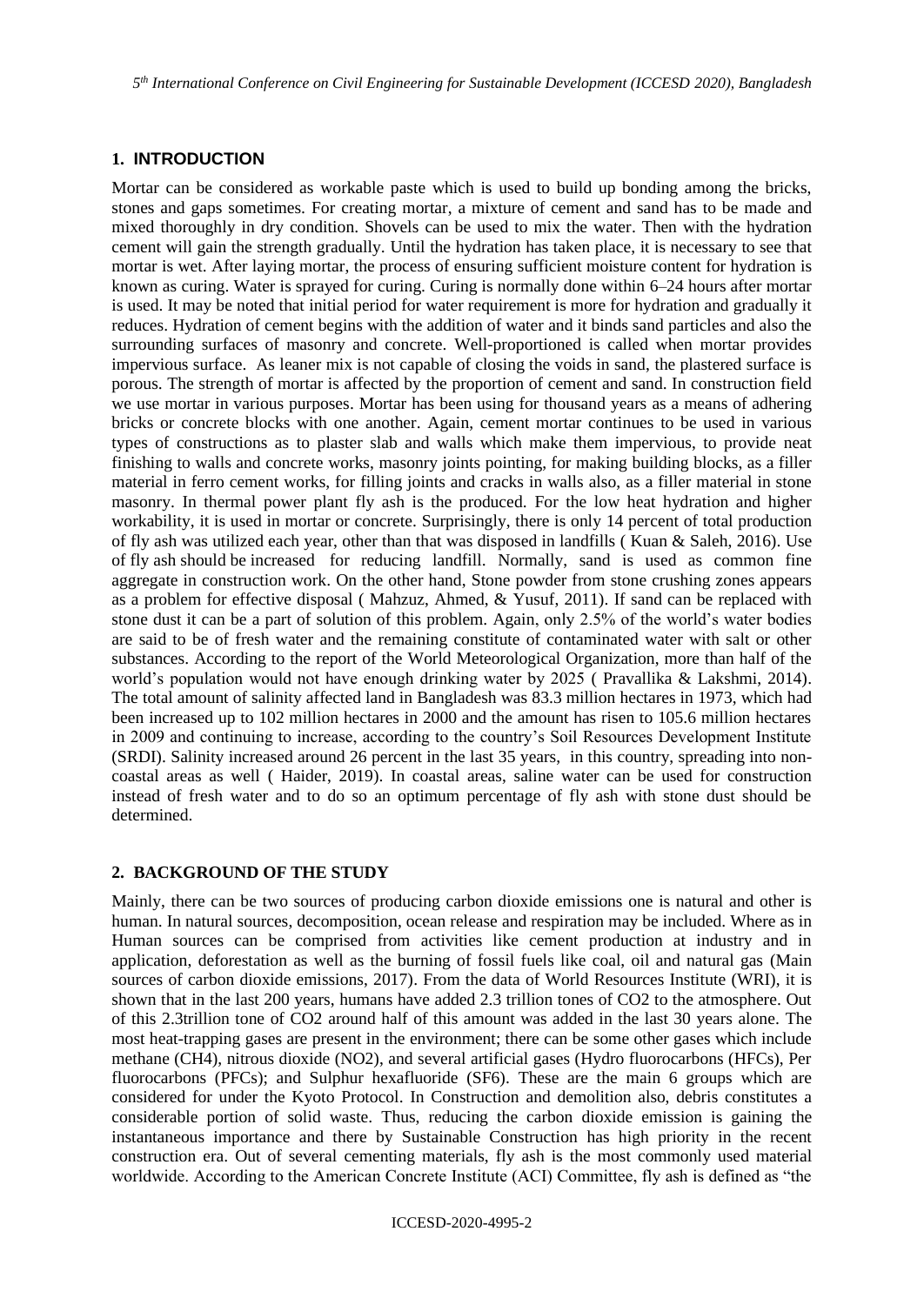finely divided residue that results from the combustion of ground or powdered coal and that is transported by flue gasses from the combustion zone to the particle removal system." Worldwide, the estimated annual production of coal ash in 1998 was more than 390 million tons ( Rai, Kumar, & Satish, 2014). The main contributors of the coal ash were China and India. By the year 2010, about 780 million tons of fly ash produced worldwide annually. If fly ash is not utilized, may present environmental concerns, and its storage/disposal will be costly ( Yerramala & Desai, 2012). The majority of fly ash is low calcium fly ash which is produced in India. The use of fly ash as admixture in cement mortar/concrete not only extends technical advantages to the properties of cement mortar/concrete but also contributes to the environmental pollution control ( Rai, Kumar, & Satish, 2014). The storage of engineering materials (sand, stone) are limited so, day by day the dependency on them must be minimized. Hence, some other materials should be introduced for replacing sand. Stone dust is one of such alternatives of sand that can be used satisfactorily for the demand of fine aggregate. In Bangladesh, Jaflong is a tourist spot in the division of Sylhet. Stone collections and the location of the Khasi tribe make this place renowned which lies sixty kilometers to the northeast of sylhet. In the economy of a developing country like Bangladesh this tourism spot that can play a very significant role. Due to unplanned activities, the beauty of Jaflong is can be reduced day by day. Extraction of stone from river can affect the present condition of physical, chemical and biological process. In Jaflong there are a number of stone crushers, as a result of these huge labour oriented economic activities, a large number of low-income workers live in Jaflong and around ( Haque & Ray, 2012). During the crushing of stones, a large amount of dust is created. They have been considered as a waste in the local areas. They are not given any importance and thrown here and there. While landfills are commonly used for disposal of stone dust in Bangladesh, rapid urbanization has made it increasingly difficult to find suitable landfill sites. Several attempts are seen in different researchers' activity to find out proper utilization and disposal of waste ( Mahzuz, Ahmed, & Yusuf, 2011). When structure is exposed to the coastal area, the carbondioxide present in the salt water and surrounding atmosphere permeates into the structure carbonates it and reduce the alkainity ( KV, SS, & J, 2010). Salinization is a highly complex process of intrusion into surface and ground water, seepage through thin geological structures into shallow pockets of freshwater coming towards abstraction wells in Bangladesh because of the surging motion of a lava lamp and salt water intrusion after floods caused by storm. While extraction of groundwater increases, salt from the groundwater can be sucked up from depth. In the coastal zone, absorption of saline water from tidal marshes and unprotected canals can increase the problem. Local conditions may have an effect on flushing out salt, it may take several years for fresh water to 'flush' salt out of groundwater reservoirs. Sometimes, the monsoons accelerate this flushing process so long as more saline surface water does not infiltrate Incorporation of fly ash as cement replacement improve the resistance of carbonation ( McIntyre, 2014). Therefore, this study was to reduce the use of fresh water in curing and analyze the property of mortar with the fly ash and stone dust replacement in the coastal area.

### **3. OBJECTIVES**

- To determine the effects of saline water for curing on mortar.
- To determine the best resistive percentage of fly ash against saline environment.
- To determine the effect of stone dust on mortar.

### **4. METHODOLOGY**

In this study 5 types of specimens were casted varying the percentage of fly ash with alternation of sand and stone dust as Table 4.1 & cured with saline water for 7, 14 & 28 days. Variation in compressive strength, water absorption, & density was recorded.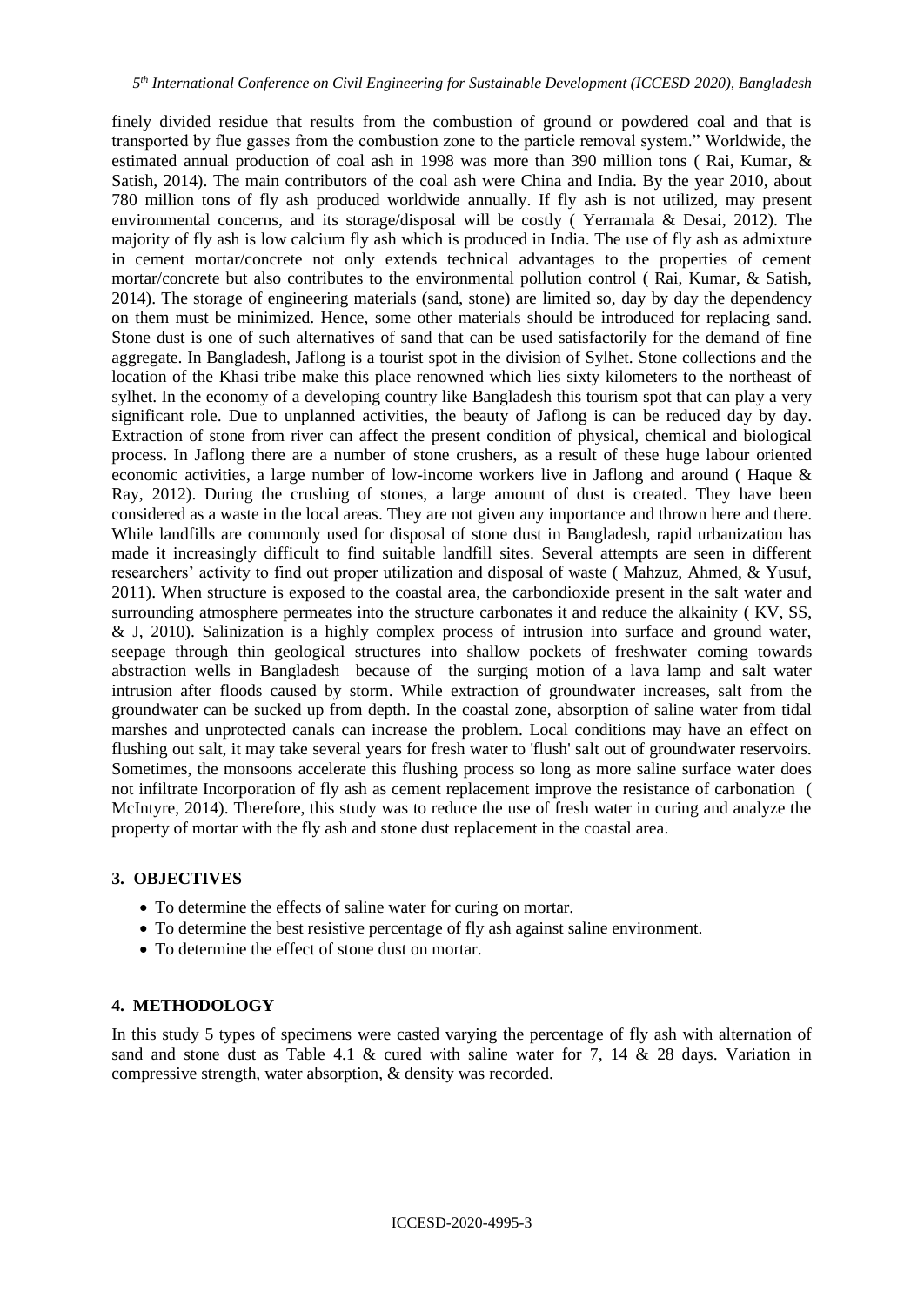| <b>Trial Mix</b> | (Cement +Fly Ash)      | <b>Sand/Stone Dust</b> |  |  |
|------------------|------------------------|------------------------|--|--|
| M1               | 100% Cement            | 100% Sand              |  |  |
| M <sub>2</sub>   | 90%C+10%Fly Ash        | 100% Stone Dust        |  |  |
| M <sub>3</sub>   | 80%C+20% Fly Ash       | 100% Stone Dust        |  |  |
| M <sub>4</sub>   | 70%C+30% Fly Ash       | 100% Stone Dust        |  |  |
| M <sub>5</sub>   | $60\%C + 40\%$ Fly Ash | 100% Stone Dust        |  |  |

| Table 4.1: Trial mix detailing |  |  |  |
|--------------------------------|--|--|--|
|--------------------------------|--|--|--|

## **5. MATERIALS**

**5.1 Cement**: Ordinary Portland cement was used for this test. To have a generalized idea about the Weight ratio of the Constituents of the ordinary Portland cement a pie chart is created according to the information from a website (Ordinary Portland Cement -Constituents, Properties, Types and Uses).



Fig. 5.1.1: Composition of OPC

**5.2 Stone Dust**: Stone dust was collected from Noapara, Jashore. Dust passing by No. 16 seive and retained by No.100 seive was used for casting for ensuring more uniformity among the particle and keeping the FM value (2.61) similar with the sand. Chemical composition of lime stone powder ( Shuhua, Peiyu, & Jianwen) is shown below in the table5.2.1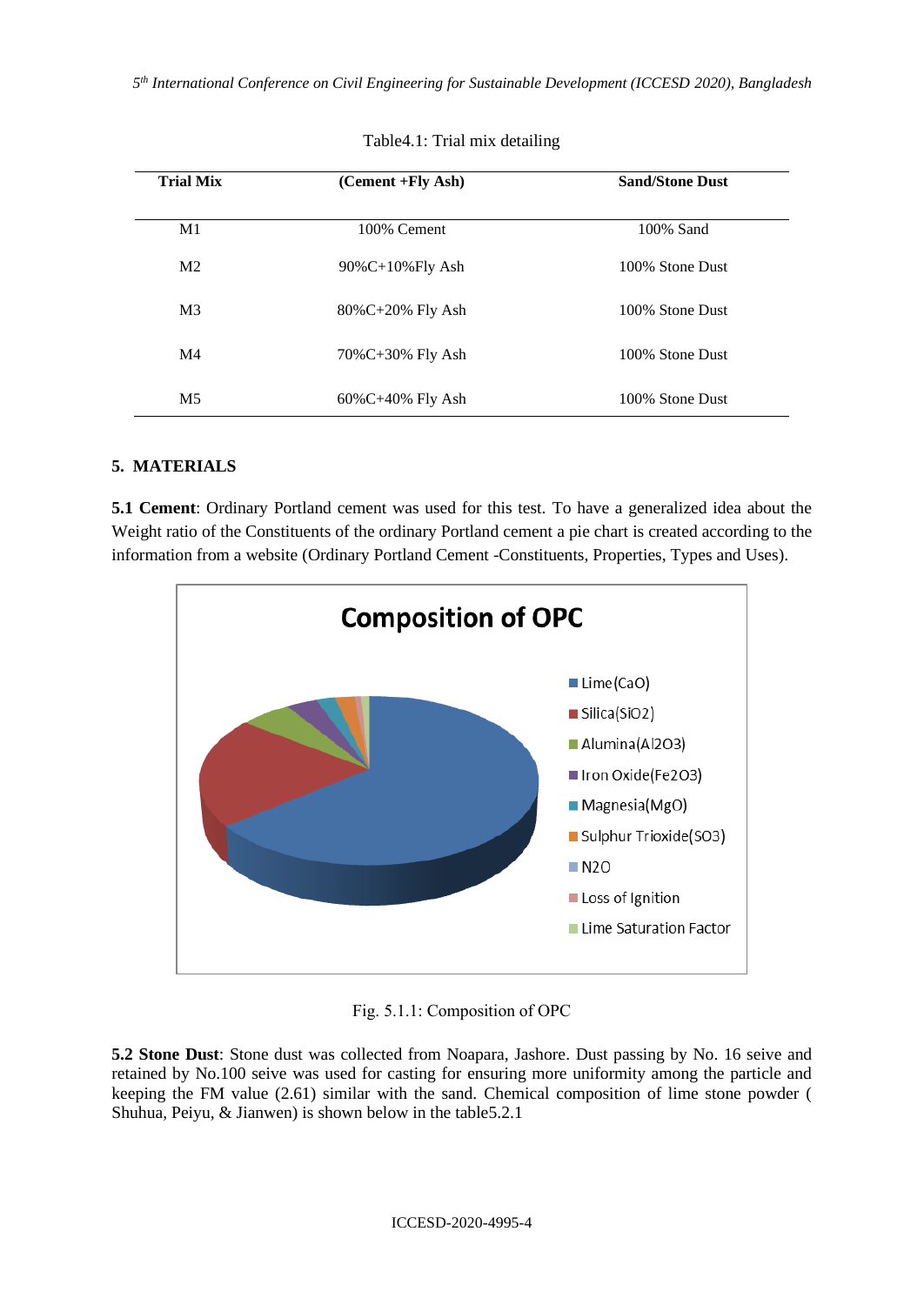| $SiO2$ Al <sub>2</sub> O <sub>3</sub> Fe <sub>2</sub> O <sub>3</sub> CaO MgO TiO <sub>2</sub> SO <sub>3</sub> K <sub>2</sub> O Na <sub>2</sub> O L.I |                                                                  |  |  |  |  |
|------------------------------------------------------------------------------------------------------------------------------------------------------|------------------------------------------------------------------|--|--|--|--|
| 2.50                                                                                                                                                 | $0.60$ $0.36$ $54.03$ $0.54$ $0.05$ $0.01$ $0.10$ $0.08$ $41.59$ |  |  |  |  |

Table 5.2.1: Chemical compositions of limestone powder/%

### **5***.***3 Fly Ash**: **Fly ash was collected from Noapara, Jashore.**

**5.4 Salin**e: Sea water has about 35 grams of salt per litre of water, which is almost 60 times more than the 0.6 grams of salt per litre standard for the water in coastal areas of Bangladesh ( McIntyre, 2014). In this study, concentration of salt in water was 13gm/L which means 1.3% where the concentration of chloride was 12,500mmg/L





### **6. PROCEDURE**

Compressive strength of mortar was determined by using 2 inch or 50.8mm cubes as per ASTM C109 / C109M – Standard Test Method for Compressive Strength of Hydraulic Cement Mortars. 5.08cm cubes moulds (25.8cm<sup>2</sup> face area), apparatus for gauging and mixing mortar, vibrator, compression testing machine etc. were used.

- Cement and sand were mixed in dry condition with a trowel for 1 minute.
- Then water was added and mixed with the sand and cement until the mixture is of uniform colour also took the weight of the empty mould (W3).
- Immediately after mixing the mortar, mortar was placed in the cube mould and prod with the help of the rod.
- The mortar was prodded 20 times in about 8 sec to ensure elimination of entrained air and took the weight of mould full of mortar (W4).
- After 24 hours cubes were removed from the mould and their weight were measured (W1) and kept for 72 hours in oven at  $105^{\circ}$ C then immediately submerged in a bowl full of saline water of given concentration till testing.
- When curing age reached, specimens were taken out, cleaned with absorbent paper and again took the measurement of weight (W2) and stored in oven with 100°C for 24 hours in order to dry it for crushing.
- The whole procedure was repeated for other specimens only the sand and cement were replaced according to mix detail table.
- For determining water absorption this theory:  $(W2-W1)*100/W1$  was used.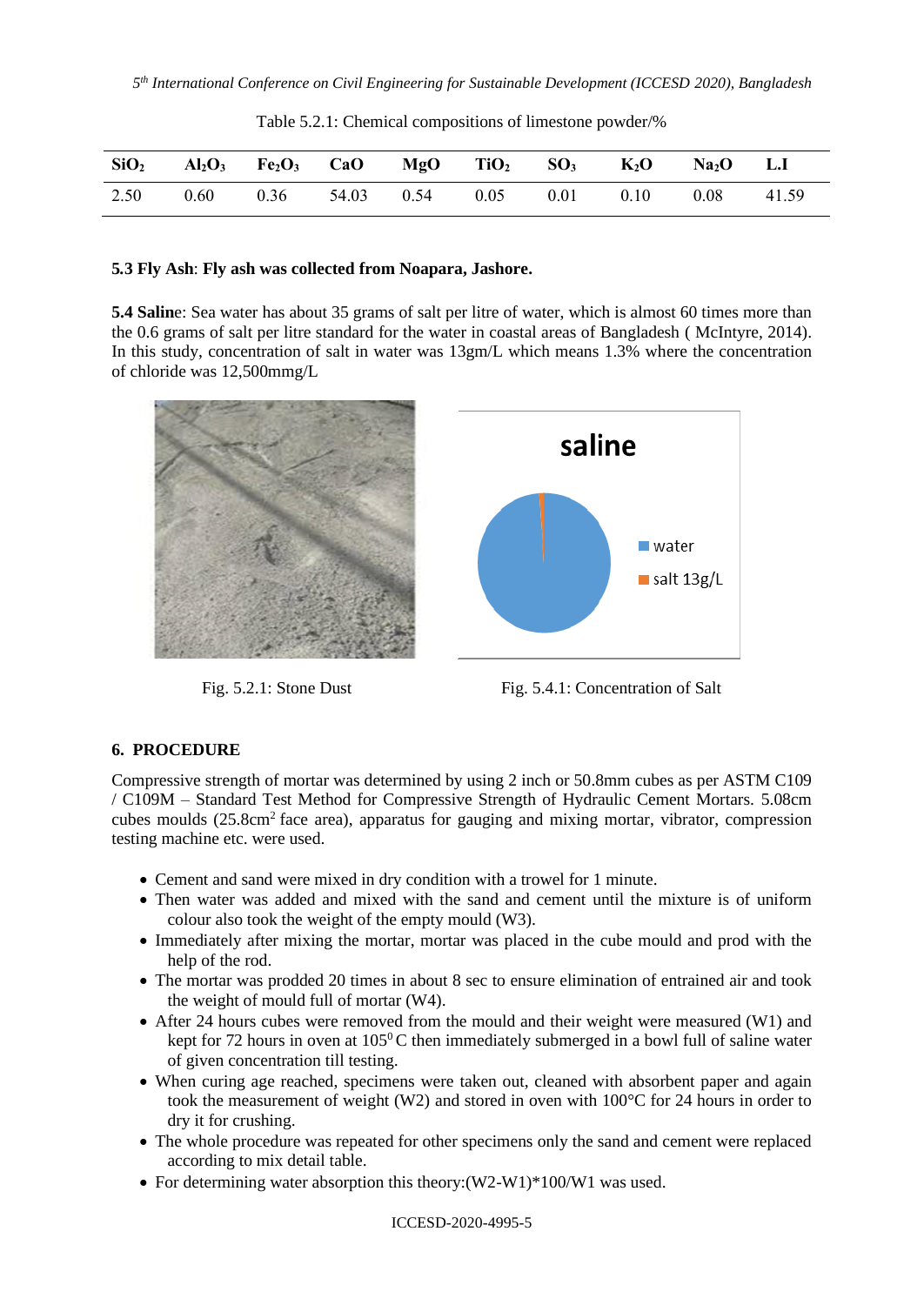• For determining density, the theory used was: (W4-W3) \*100/Volume of mould.

### **7. RESULTS AND DISCUSSIONS**

Compressive strength in different time periods are shown graphically also graphical comparison of water absorption and densities of all the trial mixes are given below consequently.

Fig-7.1 shows that compressive strength decreases with the increasing percentage of fly ash. This might be for slow hydration process since fly ash is slow reactive pozzolans which slow down the process ( Kuan & Saleh, 2016). In one hand, addition of stone dust ameliorates this condition by showing the optimum reaction with optimum filler capacity (Rai, Kumar, & Satish, 2014). On the other hand, curing with saline water accelerate the hydration process ( Khan, Izhar, Mumtaz, & Ahad, 2016) tough it makes the compressive strength a litle bit lower by forming leachable white compounds on the surface of the mortar. For M1 compressive strength of 7, 14  $\&$  28 days were consequently 26.30, 28.30 & 32.40 N/mm<sup>2</sup>. For M2 these were 14.50, 20.60 & 28.80 N/mm<sup>2</sup>, for M3 the strength was 13.60, 18.26 & 28 N/mm<sup>2</sup>, for M4 compressive strength were 9.10, 10.10 & 11.45 N/mm<sup>2</sup> and finally for M5 the compressive strength was 6.30,8.00 & 8.00 N/mm<sup>2</sup>. From the result M2 and M3 gives quiet good strength after 30 days curing as according to ASTM C109M-13  $\&$  IS 2250 21.6 N/mm<sup>2</sup> is considered for strong mortar. On the other hand, compressive strength of M4 is too low comparing with M2 and M3 because of the increase in fly ash percentage. For the low compressive strength M4 will not be good for structural use especially in coastal areas  $\&$  M5 is too weak (as according to ASTMC109M-13 6.9 N/mm<sup>2</sup> for mortar is considered as weak mortar) in compressive strength to use.



Fig. 7.1: Compressive strength in N/mm<sup>2</sup> over the time period.

Water absorption decreases with the increasing rate of fly ash showed in fig-7.2. Which means durability of mortar increases with the percentage of fly ash replacement.M1 has the highest water absorption rate where M5 shows the lowest. It can be explained as fly ash react with calcium hydroxide in cement to form calcium silicate hydrate (C-S-H). With increase of C-S-H, the interconnected pore structures of mortar are filled of it. Fly ash reduces the permeability (Kuan  $\&$ Saleh, 2016).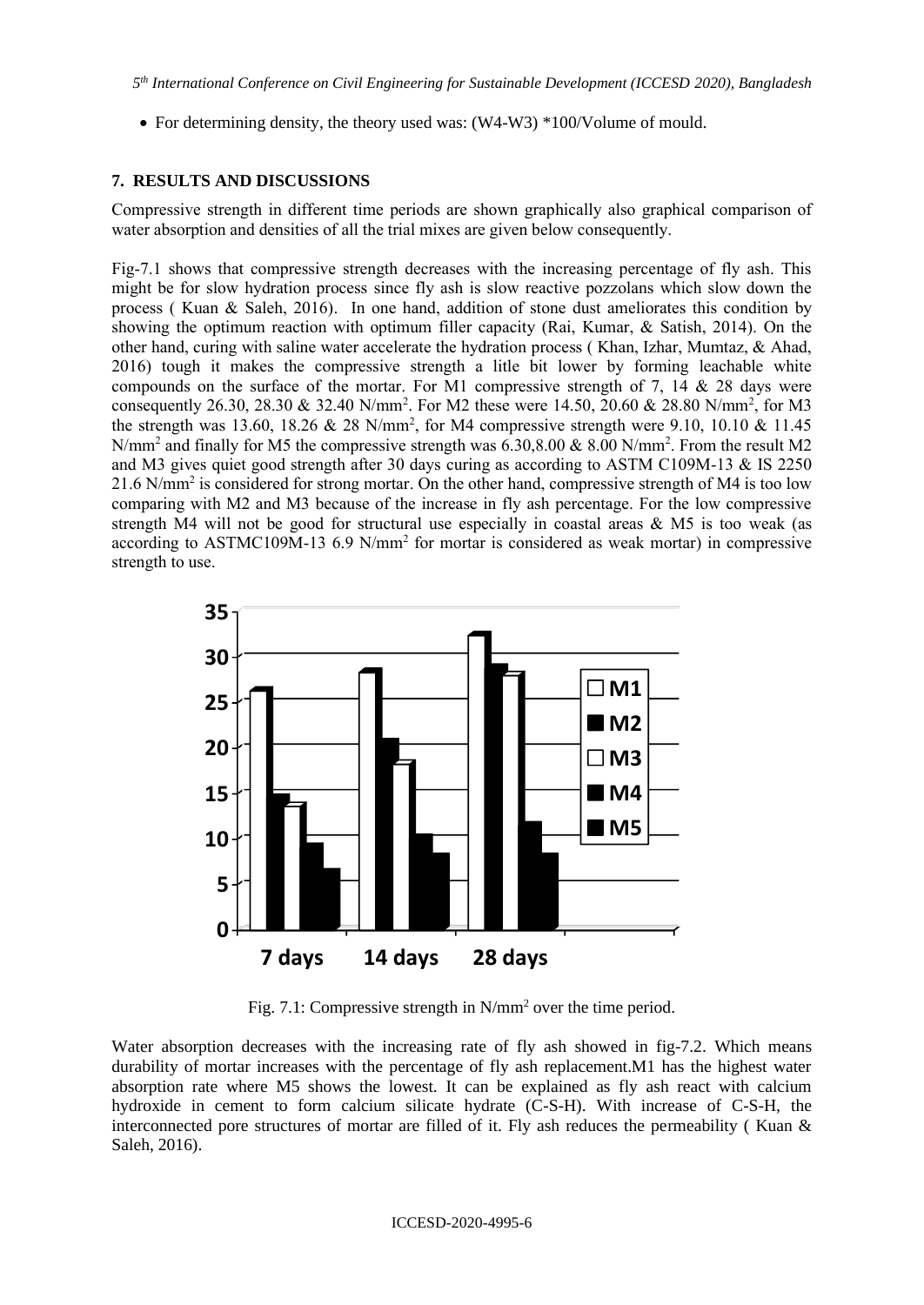

Fig. 7.2: Water absorption rate of trial mixes.



Fig. 7.3: variation densities of trial mixes.

As shown in fig-7.3 density is decreasing with the addition of fly ash which is very little for M1, M2 & M3 but M5 shows the lowest density. This may occur when the stone dust used is not pure or mixed with other substances and causes less cohesion among the particles sometimes can entrap air which create gap.

### **CONCLUSIONS**

Effect of saline water on the specimens was noticeable. The grey colour was turning whitish grey because of salt composition on the surface of the specimen. This study indicates that among the all replaced specimens M2 shows the best performance with the compressive strength of 28.80 N/mm<sup>2</sup> and M5 shows the lowest compressive strength which is 8.00 N/mm<sup>2</sup> also M5 gives the lowest density. That means more than 30% of replacement of cement with fly ash will not be suitable to use. On the other hand, use of stone dust shows excellent performance by ameliorating the drastic reduction of compressive strength for fly ash. For coastal areas 10-20% replacement by fly ash is recommended with the use of stone dust.